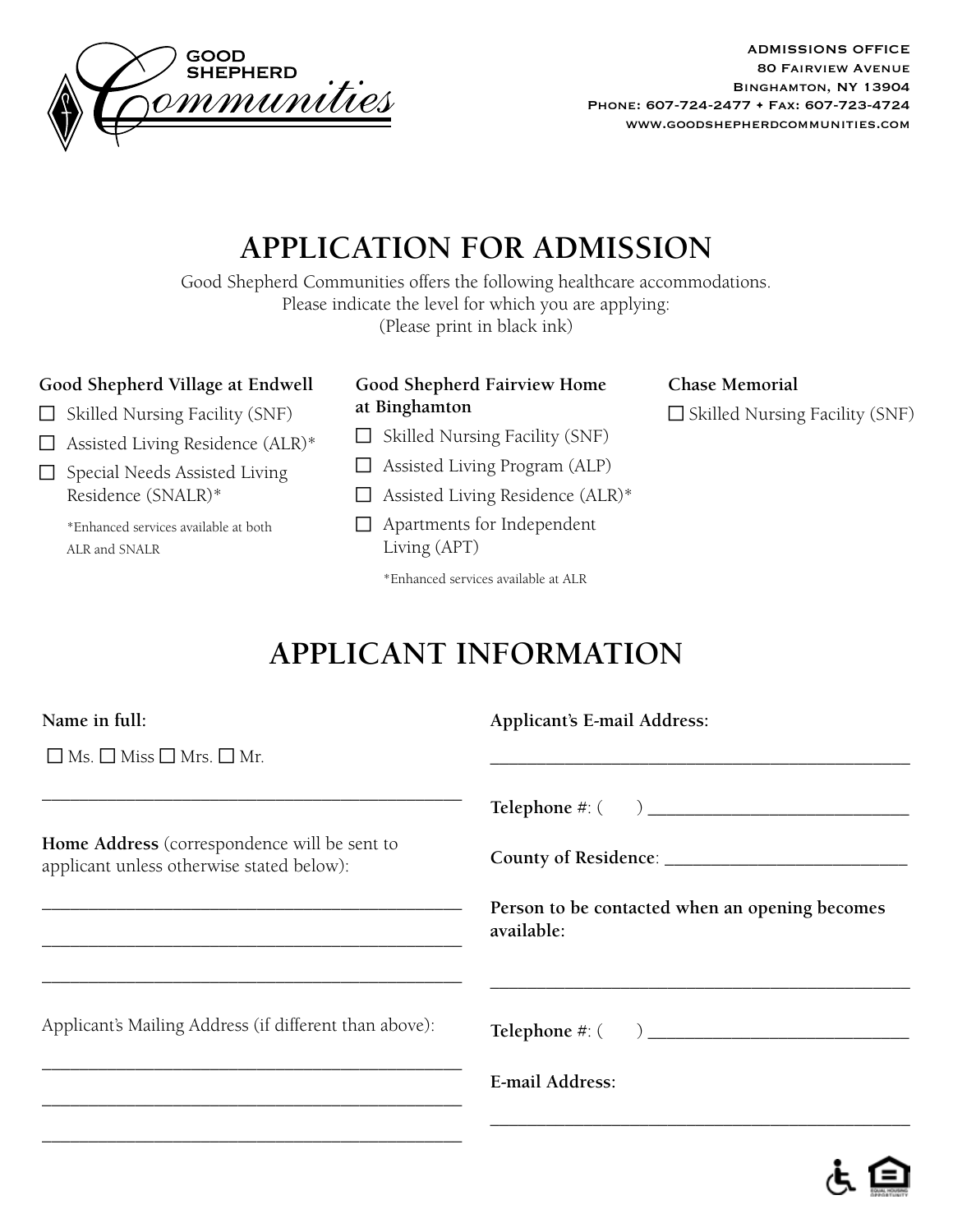# **FINANCIAL INFORMATION**

In accordance with Good Shepherds Communities' (GSC) Statement of Financial Responsibility, please complete the following personal financial information, which is required prior to admission and upon request after admission. The information is needed to estimate the number of residents who will need financial assistance and to determine if the applicant has a source of payment, this information will be held in confidence and will not be released to any person, agency, or party other than the GCS and the GCSs advisors without the permission of the applicant. List below all sources of individual income and/or individual assets, restricted or unrestricted. For joint ownership, please indicate the proportional value.

**Please provide copies of all current bank and brokerage firm statements and list all amounts on this application. Please have available upon request a copy of HCP, POR, DMR and insurance card.**

#### **INCOME:**

- **1. Social Security Income:** Presently receiving yearly (after deductions for Medicare): \$ \_\_\_\_\_\_\_\_\_\_\_\_\_\_
- **2. Annuities or Endowment Income:** Company: \_\_\_\_\_\_\_\_\_\_\_\_\_\_\_\_\_\_\_\_\_\_\_\_\_\_\_\_\_\_\_\_\_ Plan of payment: \_\_\_\_\_\_\_\_\_\_\_\_\_\_\_\_\_\_\_\_\_\_\_\_\_\_\_\_  $N_{\alpha}$  of years:

| $180.$ Of years. $\_\_$ |
|-------------------------|
| Per year:               |
|                         |
| Company: ______         |
| Plan of payment: ______ |
|                         |
| Per year: $\_\_$        |

Company:  $Plan$  of nayment:

| Plan of payment: |  |
|------------------|--|
| No. of years:    |  |
| Per year:        |  |
|                  |  |

\_\_\_\_\_\_\_\_\_\_\_\_\_\_\_\_\_\_\_\_\_\_\_\_\_\_\_\_\_\_\_\_\_\_\_\_\_\_\_\_\_\_

\_\_\_\_\_\_\_\_\_\_\_\_\_\_\_\_\_\_\_\_\_\_\_\_\_\_\_\_\_\_\_\_\_\_\_\_\_\_\_\_\_\_ \_\_\_\_\_\_\_\_\_\_\_\_\_\_\_\_\_\_\_\_\_\_\_\_\_\_\_\_\_\_\_\_\_\_\_\_\_\_\_\_\_\_

\_\_\_\_\_\_\_\_\_\_\_\_\_\_\_\_\_\_\_\_\_\_\_\_\_\_\_\_\_\_\_\_\_\_\_\_\_\_\_\_\_\_

\_\_\_\_\_\_\_\_\_\_\_\_\_\_\_\_\_\_\_\_\_\_\_\_\_\_\_\_\_\_\_\_\_\_\_\_\_\_\_\_\_\_

- **3. Pension or Retirement Plans:** (please indicate if applicant's or spouse's pension)
- **a. Is there a cost of living inflator and if so, how does it work?**
- **b. If spouse's, what happens on death of a spouse?**

| $Company: \_\_\_\_\_\_\_\_\_\_\_\_\_\_\_\_\_\_\_$ |
|---------------------------------------------------|
| Frequency of payment: _____                       |
| No. of years: $\frac{\ }{\ }$                     |
| Amount per year: _                                |

| 4. | Trust Funds: (You must provide a copy of the<br>complete document, including any attachments,<br>addendums and/or amendments) |  |
|----|-------------------------------------------------------------------------------------------------------------------------------|--|
|    | Plan of Payment (For Life or No. of Years, etc.)                                                                              |  |
|    |                                                                                                                               |  |
|    |                                                                                                                               |  |
|    |                                                                                                                               |  |
|    | Do you have access to the principal? $\Box$ Yes $\Box$ No<br>If yes, list amount $\frac{1}{2}$ :                              |  |
|    |                                                                                                                               |  |
|    | 5. Other Income<br>Source: Dividends & Interest - both taxable and<br>non-taxable                                             |  |
|    |                                                                                                                               |  |
|    | Rental Income                                                                                                                 |  |
|    |                                                                                                                               |  |
|    |                                                                                                                               |  |
|    |                                                                                                                               |  |
|    | 6. TOTAL YEARLY INCOME: \$                                                                                                    |  |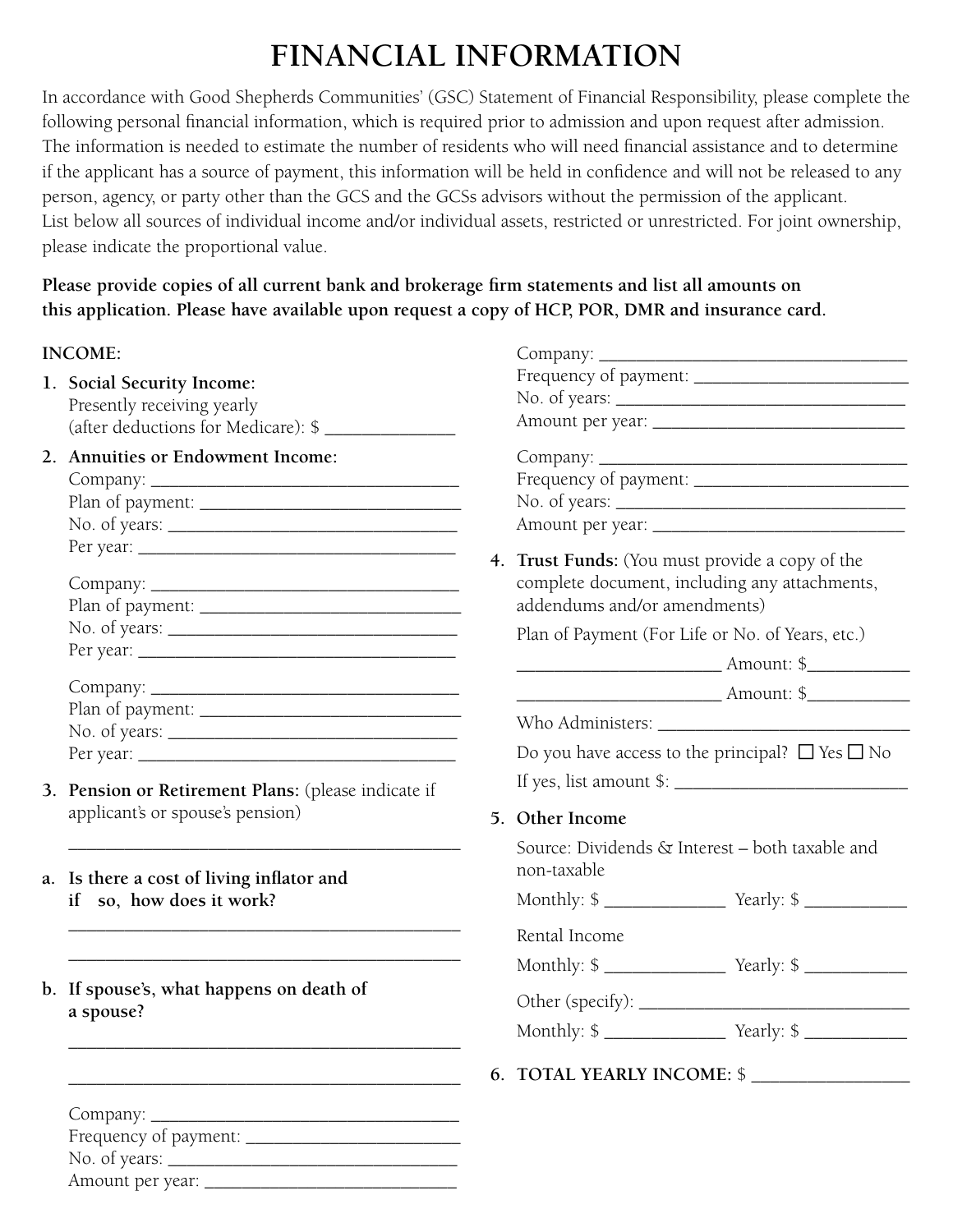### **PERSONAL INFORMATION**

|                                                                                  | Have you ever been a resident at Good Shepherd or<br>another facility? $\Box$ Yes $\Box$ No                  |
|----------------------------------------------------------------------------------|--------------------------------------------------------------------------------------------------------------|
|                                                                                  |                                                                                                              |
| Marital Status: $\Box$ Single $\Box$ Married $\Box$ Divorced<br>$\Box$ Widowed   | If yes to the above, please indicate where and when:                                                         |
| Name of Spouse (current or former): ______________                               | How did you hear about or choose Good Shepherd<br><b>Communities?</b> (check all that apply)                 |
| Name of Spouse's Employer, if applicable:                                        | □ Family/Friend □ Physician □ TV □ Radio<br>$\Box$ Newspaper $\Box$ Internet $\Box$ Location $\Box$ Attorney |
| Veteran Status: Ves No Branch: _____________                                     | $\Box$ Other (please describe):                                                                              |
| Persons to contact if unable to contact applicant:                               | Name of your personal physician:                                                                             |
|                                                                                  |                                                                                                              |
|                                                                                  |                                                                                                              |
|                                                                                  |                                                                                                              |
|                                                                                  | Name/address of attorney:                                                                                    |
|                                                                                  | <u> 1989 - Johann Stoff, amerikansk politiker (* 1908)</u>                                                   |
|                                                                                  |                                                                                                              |
|                                                                                  |                                                                                                              |
|                                                                                  | Name of person with access to any of your accounts:                                                          |
|                                                                                  |                                                                                                              |
|                                                                                  | Name of person with Power of Attorney for you:                                                               |
| City: ____________________________State: _________ Zip: ________________________ |                                                                                                              |
|                                                                                  |                                                                                                              |
|                                                                                  | Type of Power of Attorney: □ Durable □ General                                                               |
|                                                                                  | Name of Healthcare Proxy:                                                                                    |
|                                                                                  |                                                                                                              |
|                                                                                  | Name of DSS (Medicaid) Caseworker:                                                                           |
|                                                                                  |                                                                                                              |

## **HEALTH INSURANCE**

| <b>Heath Insurance</b>   | <b>Policy Number, Letter</b> | <b>Company Name</b> |
|--------------------------|------------------------------|---------------------|
| Medicare A/B             |                              |                     |
| Medicaid                 |                              |                     |
| Supplemental Insurance   |                              |                     |
| Prescription/Medicare D  |                              |                     |
| Long-Term Care Insurance |                              |                     |
| Commercial Insurance     |                              |                     |